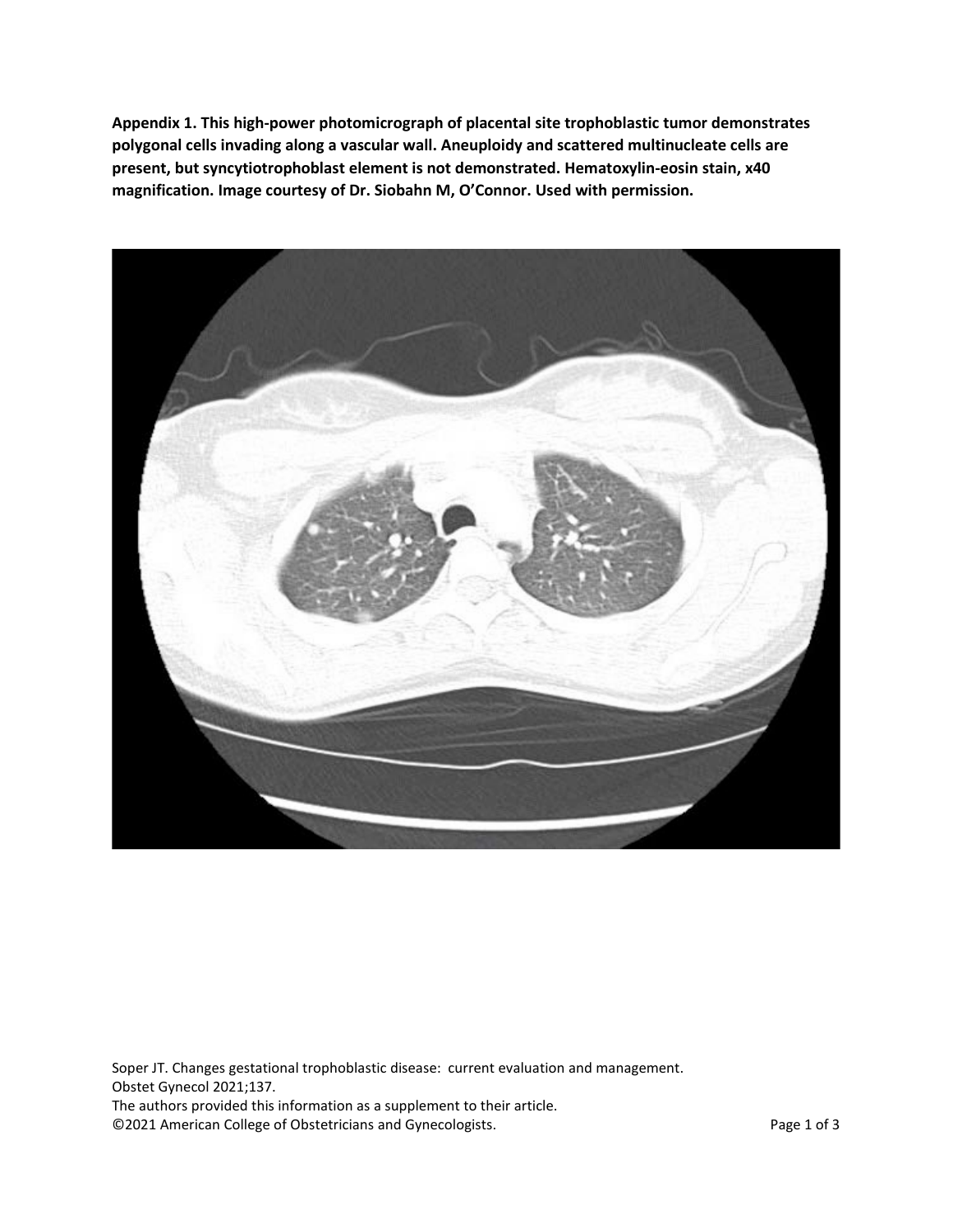**Appendix 2. This high-power photomicrograph of epithelioid trophoblastic tumor demonstrates nests of polygonal intermediate trophoblastic cells with occasional cytoplasmic clearing and extensive hyaline-like matrix. Hematoxylin-eosin stain, x40 magnification. Image courtesy of Dr. Siobahn M, O'Connor. Used with permission.**



Soper JT. Changes gestational trophoblastic disease: current evaluation and management. Obstet Gynecol 2021;137. The authors provided this information as a supplement to their article. ©2021 American College of Obstetricians and Gynecologists. Page 2 of 3